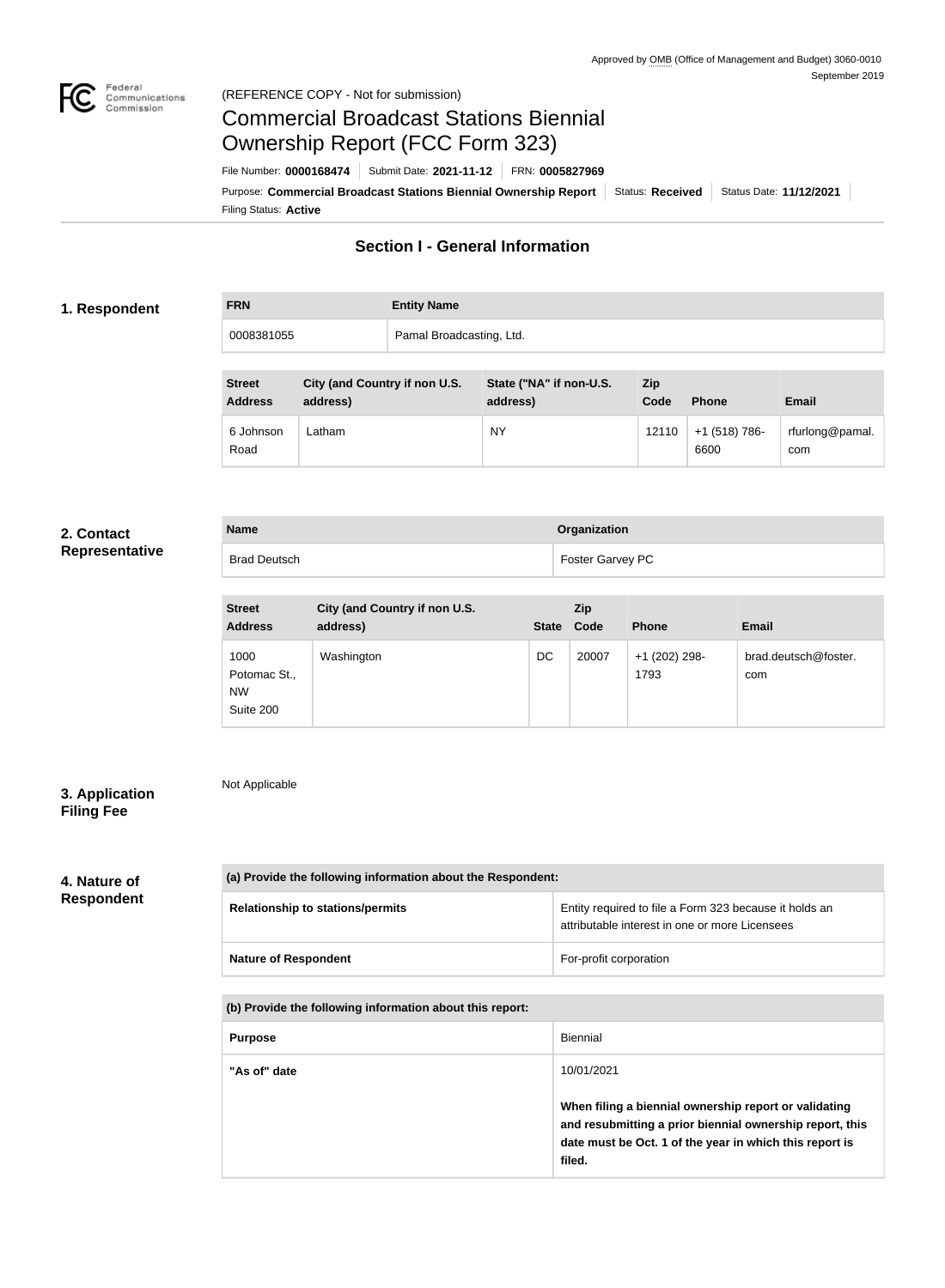**5. Licensee(s) and Station(s)**

| Licensee/Permittee Name       | <b>FRN</b> |
|-------------------------------|------------|
| 6 Johnson Road Licenses, Inc. | 0005827969 |

| Fac. ID No. | <b>Call Sign</b> | <b>City</b>             | <b>State</b> | <b>Service</b> |
|-------------|------------------|-------------------------|--------------|----------------|
| 832         | <b>WFLY</b>      | <b>TROY</b>             | <b>NY</b>    | <b>FM</b>      |
| 836         | <b>WYJB</b>      | <b>ALBANY</b>           | <b>NY</b>    | <b>FM</b>      |
| 3157        | <b>WENU</b>      | <b>SOUTH GLEN FALLS</b> | <b>NY</b>    | AM             |
| 3158        | <b>WNYQ</b>      | <b>HUDSON FALLS</b>     | <b>NY</b>    | <b>FM</b>      |
| 4682        | <b>WKLI-FM</b>   | <b>ALBANY</b>           | <b>NY</b>    | <b>FM</b>      |
| 14719       | <b>WDVT</b>      | <b>RUTLAND</b>          | VT           | <b>FM</b>      |
| 19629       | <b>WBNR</b>      | <b>BEACON</b>           | <b>NY</b>    | AM             |
| 19630       | <b>WSPK</b>      | <b>POUGHKEEPSIE</b>     | <b>NY</b>    | <b>FM</b>      |
| 25740       | <b>WSYB</b>      | <b>RUTLAND</b>          | VT           | AM             |
| 25741       | <b>WZRT</b>      | <b>RUTLAND</b>          | VT           | <b>FM</b>      |
| 27396       | <b>WGHQ</b>      | <b>KINGSTON</b>         | <b>NY</b>    | AM             |
| 27551       | <b>WINU</b>      | <b>ALTAMONT</b>         | <b>NY</b>    | <b>FM</b>      |
| 31112       | <b>WJJR</b>      | <b>RUTLAND</b>          | VT           | <b>FM</b>      |
| 33396       | WFFG-FM          | WARRENSBURG             | <b>NY</b>    | <b>FM</b>      |
| 34609       | <b>WJEN</b>      | <b>KILLINGTON</b>       | VT           | <b>FM</b>      |
| 35537       | WAJZ             | <b>VOORHEESVILLE</b>    | <b>NY</b>    | FM             |
| 43444       | <b>WBPM</b>      | <b>SAUGERTIES</b>       | <b>NY</b>    | <b>FM</b>      |
| 49715       | <b>WMML</b>      | <b>GLENS FALLS</b>      | <b>NY</b>    | AM             |
| 49716       | <b>WKBE</b>      | <b>CORINTH</b>          | <b>NY</b>    | <b>FM</b>      |
| 50056       | <b>WXPK</b>      | <b>BRIARCLIFF MANOR</b> | <b>NY</b>    | FM             |
| 54852       | <b>WLNA</b>      | <b>PEEKSKILL</b>        | <b>NY</b>    | AM             |
| 54853       | <b>WROW</b>      | <b>ALBANY</b>           | <b>NY</b>    | AM             |
| 54854       | <b>WHUD</b>      | PEEKSKILL               | <b>NY</b>    | <b>FM</b>      |

### **Section II – Biennial Ownership Information**

**1. 47 C.F.R. Section 73.3613 and Other Documents**

Licensee Respondents that hold authorizations for one or more full power television, AM, and/or FM stations should list all contracts and other instruments set forth in 47 C.F.R. Section 73.3613(a) through (c) for the facility or facilities listed on this report. In addition, attributable Local Marketing Agreements (LMAs) and attributable Joint Sales Agreements (JSAs) must be disclosed by the licensee of the brokering station on its ownership report. If the agreement is an attributable LMA, an attributable JSA, or a network affiliation agreement, check the appropriate box. Otherwise, select "Other." Non-Licensee Respondents, as well as Licensee Respondents that only hold authorizations for Class A television and/or low power television stations, should select "Not Applicable" in response to this question.

Not Applicable.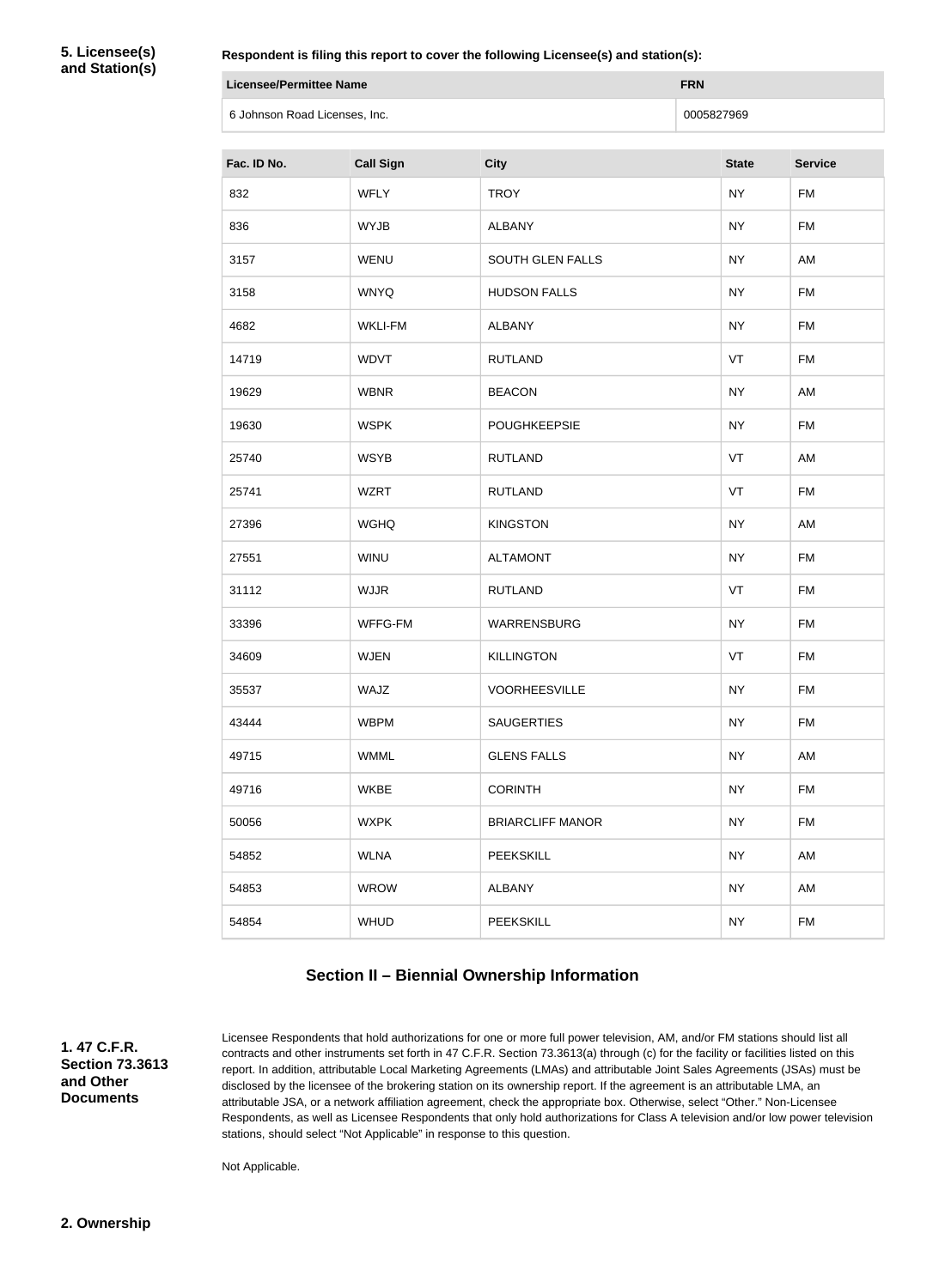**(a)** Ownership Interests. This Question requires Respondents to enter detailed information about ownership interests by generating a series of subforms. Answer each question on each subform. The first subform listing should be for the Respondent itself. If the Respondent is not a natural person, also list each of the officers, directors, stockholders, non-insulated partners, non-insulated members, and any other persons or entities with a direct attributable interest in the Respondent pursuant to the standards set forth in 47 C.F.R. Section 73.3555. (A "direct" interest is one that is not held through any intervening companies or entities.) List each interest holder with a direct attributable interest in the Respondent separately.

Leave the percentage of total assets (Equity Debt Plus) field blank for an interest holder unless that interest holder has an attributable interest in the Respondent solely on the basis of the Commission's Equity Debt Plus attribution standard, 47 C.F.R. Section 73.3555, Note 2(i).

In the case of vertical or indirect ownership structures, list only those interests in the Respondent that also represent an attributable interest in the Licensee(s) for which the report is being submitted.

Entities that are part of an organizational structure that includes holding companies or other forms of indirect ownership must file separate ownership reports. In such a structure do not report, or file a separate report for, any interest holder that does not have an attributable interest in the Licensee(s) for which the report is being submitted.

Please see the Instructions for further detail concerning interests that must be reported in response to this question.

The Respondent must provide an FCC Registration Number for each interest holder reported in response to this question. Please see the Instructions for detailed information and guidance concerning this requirement.

| <b>FRN</b>                                                                | 0008381055                                                                           |                            |    |  |
|---------------------------------------------------------------------------|--------------------------------------------------------------------------------------|----------------------------|----|--|
| <b>Entity Name</b>                                                        | Pamal Broadcasting, Ltd.                                                             |                            |    |  |
| <b>Address</b>                                                            | PO Box                                                                               |                            |    |  |
|                                                                           | <b>Street 1</b>                                                                      | 6 Johnson Road             |    |  |
|                                                                           | <b>Street 2</b>                                                                      |                            |    |  |
|                                                                           | <b>City</b>                                                                          | Latham                     |    |  |
|                                                                           | State ("NA" if non-U.S.<br>address)                                                  | <b>NY</b>                  |    |  |
|                                                                           | <b>Zip/Postal Code</b>                                                               | 12110                      |    |  |
|                                                                           | Country (if non-U.S.<br>address)                                                     | <b>United States</b>       |    |  |
| <b>Listing Type</b>                                                       | Respondent                                                                           |                            |    |  |
| <b>Positional Interests</b><br>(check all that apply)                     | Respondent                                                                           |                            |    |  |
| <b>Tribal Nation or Tribal</b><br><b>Entity</b>                           | Interest holder is not a Tribal nation or Tribal entity                              |                            |    |  |
| <b>Interest Percentages</b><br>Voting<br>0.0%<br>(enter percentage values |                                                                                      | <b>Jointly Held?</b><br>No |    |  |
| from 0.0 to 100.0)                                                        | <b>Equity</b>                                                                        | 0.0%                       |    |  |
|                                                                           | <b>Total assets (Equity Debt</b><br>Plus)                                            | 0.0%                       |    |  |
| that do not appear on this report?                                        | Does interest holder have an attributable interest in one or more broadcast stations |                            | No |  |

**Ownership Information**

#### **Ownership Information**

| <b>FRN</b>     | 0020023008       |  |
|----------------|------------------|--|
| <b>Name</b>    | James J. Morrell |  |
| <b>Address</b> | PO Box           |  |
|                |                  |  |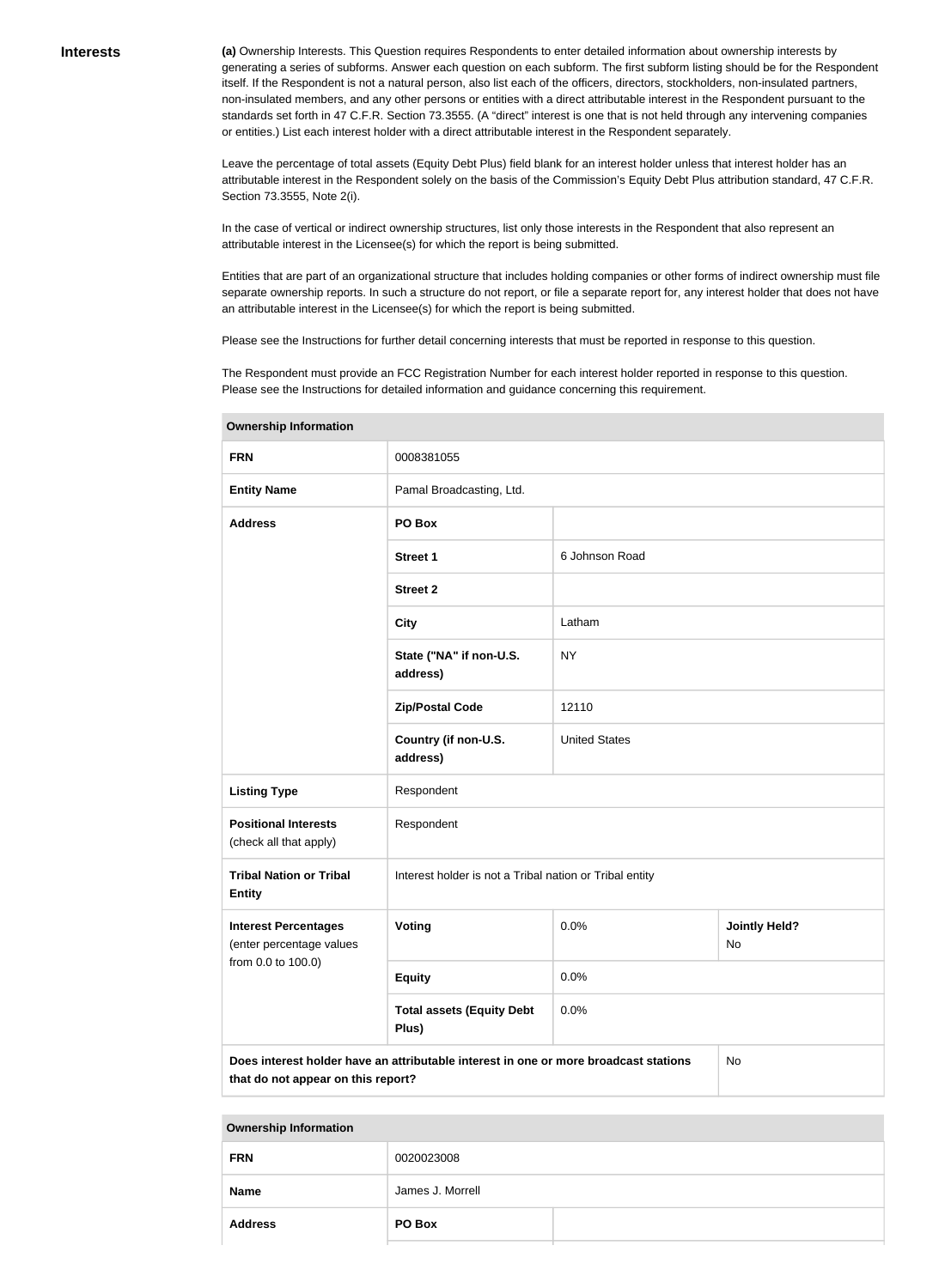|                                                           | <b>Street 1</b>                                                                      | 71 OLD NISKAYUNA ROAD  |                            |  |
|-----------------------------------------------------------|--------------------------------------------------------------------------------------|------------------------|----------------------------|--|
|                                                           | <b>Street 2</b>                                                                      |                        |                            |  |
|                                                           | <b>City</b>                                                                          | LOUDONVILLE            |                            |  |
|                                                           | State ("NA" if non-U.S.<br>address)                                                  | <b>NY</b>              |                            |  |
|                                                           | <b>Zip/Postal Code</b>                                                               | 12111                  |                            |  |
|                                                           | Country (if non-U.S.<br>address)                                                     | <b>United States</b>   |                            |  |
| <b>Listing Type</b>                                       | Other Interest Holder                                                                |                        |                            |  |
| <b>Positional Interests</b><br>(check all that apply)     | Officer, Director, Stockholder                                                       |                        |                            |  |
| Citizenship, Gender,                                      | <b>Citizenship</b>                                                                   | US                     |                            |  |
| <b>Ethnicity, and Race</b><br><b>Information (Natural</b> | Gender                                                                               | Male                   |                            |  |
| <b>Persons Only)</b>                                      | <b>Ethnicity</b>                                                                     | Not Hispanic or Latino |                            |  |
|                                                           | Race                                                                                 | White                  |                            |  |
| <b>Interest Percentages</b><br>(enter percentage values   | <b>Voting</b>                                                                        | 67.0%                  | <b>Jointly Held?</b><br>No |  |
| from 0.0 to 100.0)                                        | <b>Equity</b>                                                                        | 67.0%                  |                            |  |
|                                                           | <b>Total assets (Equity Debt</b><br>Plus)                                            |                        |                            |  |
| that do not appear on this report?                        | Does interest holder have an attributable interest in one or more broadcast stations |                        | No                         |  |

| <b>FRN</b>                                                                                         | 0020023081                          |                        |  |  |
|----------------------------------------------------------------------------------------------------|-------------------------------------|------------------------|--|--|
| <b>Name</b>                                                                                        | John VanDenburgh                    |                        |  |  |
| <b>Address</b>                                                                                     | PO Box                              |                        |  |  |
|                                                                                                    | <b>Street 1</b>                     | 679 ACORN DRIVE        |  |  |
|                                                                                                    | <b>Street 2</b>                     |                        |  |  |
|                                                                                                    | <b>City</b>                         | <b>NISKAYUNA</b>       |  |  |
|                                                                                                    | State ("NA" if non-U.S.<br>address) | <b>NY</b>              |  |  |
|                                                                                                    | <b>Zip/Postal Code</b>              | 12309                  |  |  |
|                                                                                                    | Country (if non-U.S.<br>address)    | <b>United States</b>   |  |  |
| <b>Listing Type</b>                                                                                | Other Interest Holder               |                        |  |  |
| <b>Positional Interests</b><br>(check all that apply)                                              | Officer                             |                        |  |  |
| Citizenship, Gender,<br><b>Ethnicity, and Race</b><br><b>Information (Natural</b><br>Persons Only) | <b>Citizenship</b>                  | US                     |  |  |
|                                                                                                    | Gender                              | Male                   |  |  |
|                                                                                                    | <b>Ethnicity</b>                    | Not Hispanic or Latino |  |  |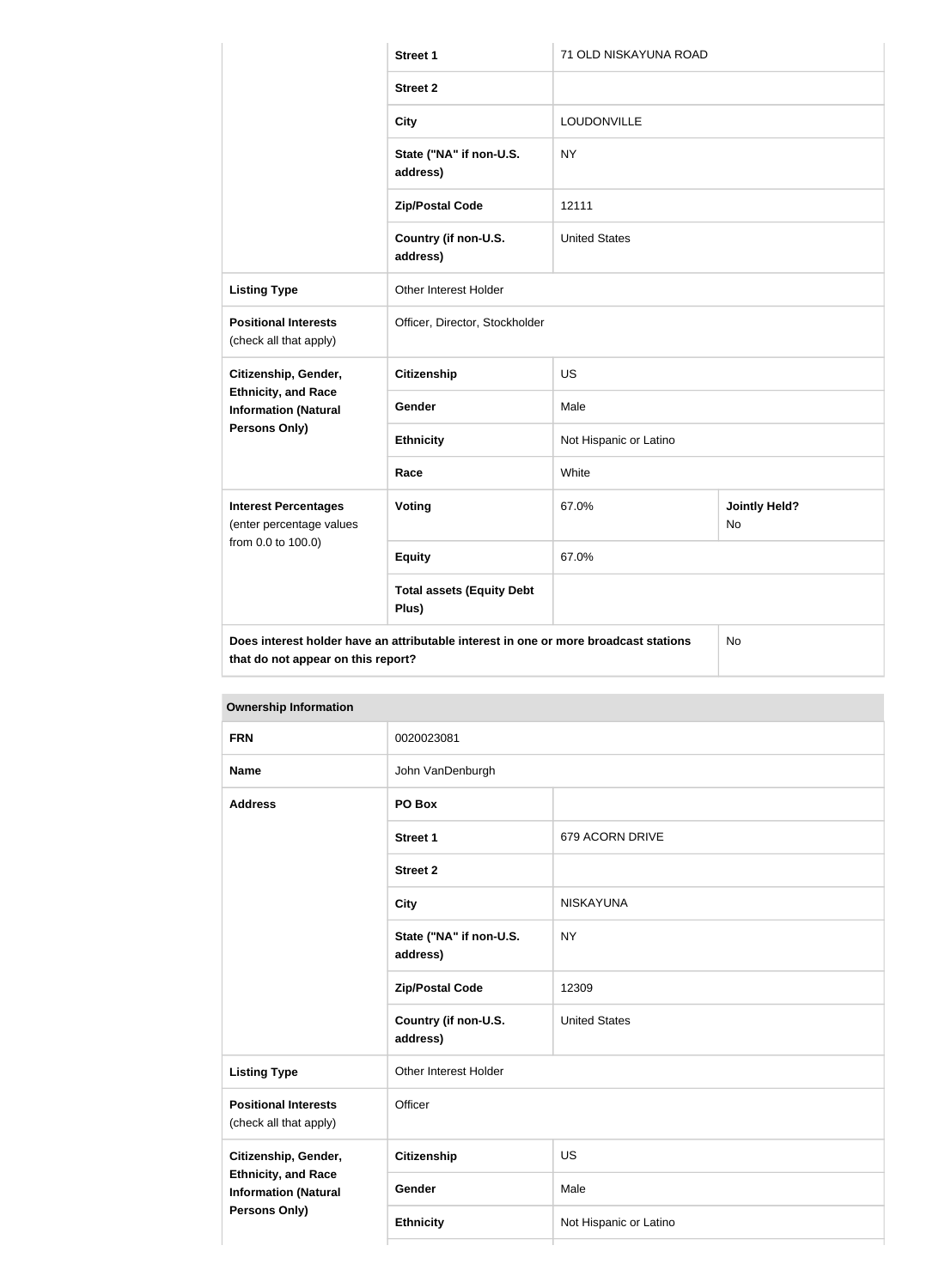|                                                                                                                                                                                                      | Race                                                                                                                  | White     |                            |
|------------------------------------------------------------------------------------------------------------------------------------------------------------------------------------------------------|-----------------------------------------------------------------------------------------------------------------------|-----------|----------------------------|
| <b>Interest Percentages</b><br>(enter percentage values<br>from 0.0 to 100.0)                                                                                                                        | Voting                                                                                                                | 0.0%      | <b>Jointly Held?</b><br>No |
|                                                                                                                                                                                                      | <b>Equity</b>                                                                                                         | 0.0%      |                            |
|                                                                                                                                                                                                      | <b>Total assets (Equity Debt</b><br>Plus)                                                                             |           |                            |
| that do not appear on this report?                                                                                                                                                                   | Does interest holder have an attributable interest in one or more broadcast stations                                  |           | <b>No</b>                  |
| (b) Respondent certifies that any interests, including equity, financial, or voting<br>interests, not reported in this filing are non-attributable.<br>If "No," submit as an exhibit an explanation. |                                                                                                                       |           | Yes                        |
|                                                                                                                                                                                                      | (c) Does the Respondent or any reported interest holder<br>hold an attributable interest in any newspaper entities in | <b>No</b> |                            |
| filed, as defined in 47 C.F.R. Section 73.3555?                                                                                                                                                      | the same market as any station for which this report is                                                               |           |                            |
|                                                                                                                                                                                                      | If "Yes," provide information describing the interest(s), using                                                       |           |                            |
| EITHER the subform OR the spreadsheet option below.<br>Respondents with a large number (50 or more) of entries to                                                                                    |                                                                                                                       |           |                            |
| submit should use the spreadsheet option.                                                                                                                                                            |                                                                                                                       |           |                            |
|                                                                                                                                                                                                      | NOTE: Spreadsheets must be submitted in a special XML                                                                 |           |                            |
|                                                                                                                                                                                                      |                                                                                                                       |           |                            |
|                                                                                                                                                                                                      | Spreadsheet format with the appropriate structure that is                                                             |           |                            |
|                                                                                                                                                                                                      | specified in the documentation. For instructions on how to                                                            |           |                            |
|                                                                                                                                                                                                      |                                                                                                                       |           |                            |
| use the spreadsheet option to complete this question<br>(including templates to start with), please Click Here.                                                                                      | If using the subform, leave the percentage of total assets                                                            |           |                            |
|                                                                                                                                                                                                      | (Equity Debt Plus) field blank for an interest holder unless                                                          |           |                            |
| that interest holder has an attributable interest in the                                                                                                                                             |                                                                                                                       |           |                            |
|                                                                                                                                                                                                      | newspaper entity solely on the basis of the Commission's                                                              |           |                            |
|                                                                                                                                                                                                      | 73.3555, Note 2(i). If using an XML Spreadsheet, enter "NA"                                                           |           |                            |
|                                                                                                                                                                                                      | into the percentage of total assets (Equity Debt Plus) field                                                          |           |                            |
| Equity Debt Plus attribution standard, 47 C.F.R. Section<br>for an interest holder unless that interest holder has an                                                                                | attributable interest in the newspaper entity solely on the                                                           |           |                            |

The Respondent must provide an FCC Registration Number for each interest holder reported in response to this question. Please see the Instructions for detailed information and guidance concerning this requirement.

standard.

**(d) Are any of the individuals listed as an attributable interest holder in the Respondent married to each other or related to each other as parentchild or as siblings?** No

If "Yes," provide the following information for each such the relationship.

**(e) Is Respondent seeking an attribution exemption for any officer or director with duties wholly unrelated to the Licensee(s)?**